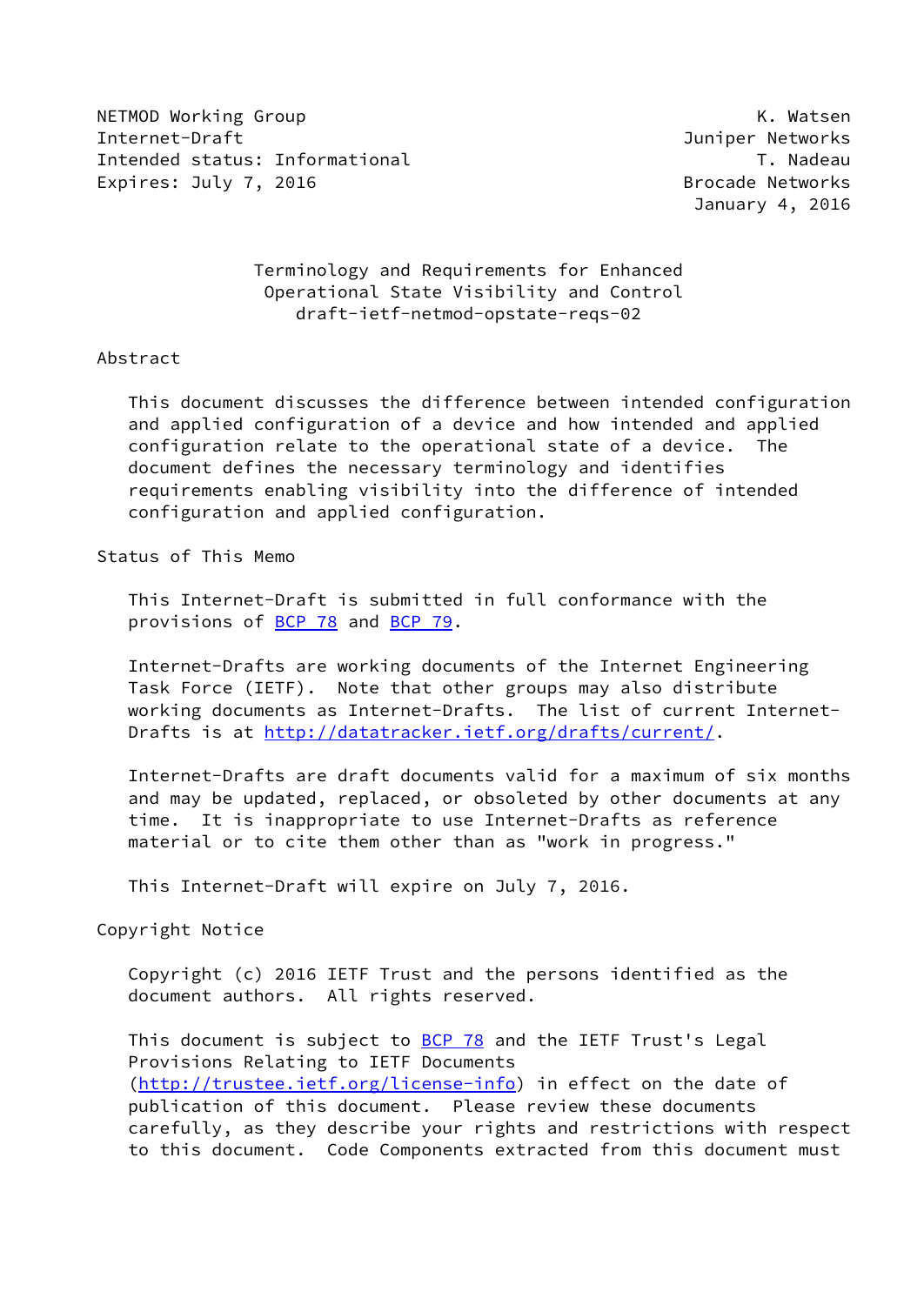Watsen & Nadeau **Expires July 7, 2016** [Page 1]

<span id="page-1-1"></span>

| Internet-Draft | OpState Visibility and Control |  | January 2016 |  |
|----------------|--------------------------------|--|--------------|--|
|----------------|--------------------------------|--|--------------|--|

 include Simplified BSD License text as described in Section 4.e of the Trust Legal Provisions and are provided without warranty as described in the Simplified BSD License.

## Table of Contents

|    | 4. Requirements $\ldots \ldots \ldots \ldots \ldots \ldots \ldots \ldots$ |  |
|----|---------------------------------------------------------------------------|--|
|    |                                                                           |  |
| 6. |                                                                           |  |
|    |                                                                           |  |
|    |                                                                           |  |
|    | 8.1. Normative References 6                                               |  |
|    | 8.2. Informative References 6                                             |  |
|    |                                                                           |  |

### <span id="page-1-0"></span>[1](#page-1-0). Introduction

 This document discusses the difference between intended configuration and applied configuration of a device and how intended and applied configuration relate to the operational state of a device. The document defines the necessary terminology and identifies requirements enabling visibility into the difference of intended configuration and applied configuration.

### <span id="page-1-2"></span>[2](#page-1-2). Terminology

 The key words "MUST", "MUST NOT", "REQUIRED", "SHALL", "SHALL NOT", "SHOULD", "SHOULD NOT", "RECOMMENDED", "MAY", and "OPTIONAL" in this document are to be interpreted as described in [RFC 2119 \[RFC2119](https://datatracker.ietf.org/doc/pdf/rfc2119)].

 The term "client" is used throughout this document to refer to what is many times known as the "application" or "network management system". This definition is intended to be consistent with the term "client" defined in [\[RFC6241\], Section](https://datatracker.ietf.org/doc/pdf/rfc6241#section-1.1) 1.1, but independent of any association to a particular protocol.

 The term "server" is used throughout this document to refer to what is many times known as the "device", "system", or "network element". This definition is intended to be consistent with the term "server" defined in  $[REC6241]$ , Section 1.1, but independent of any association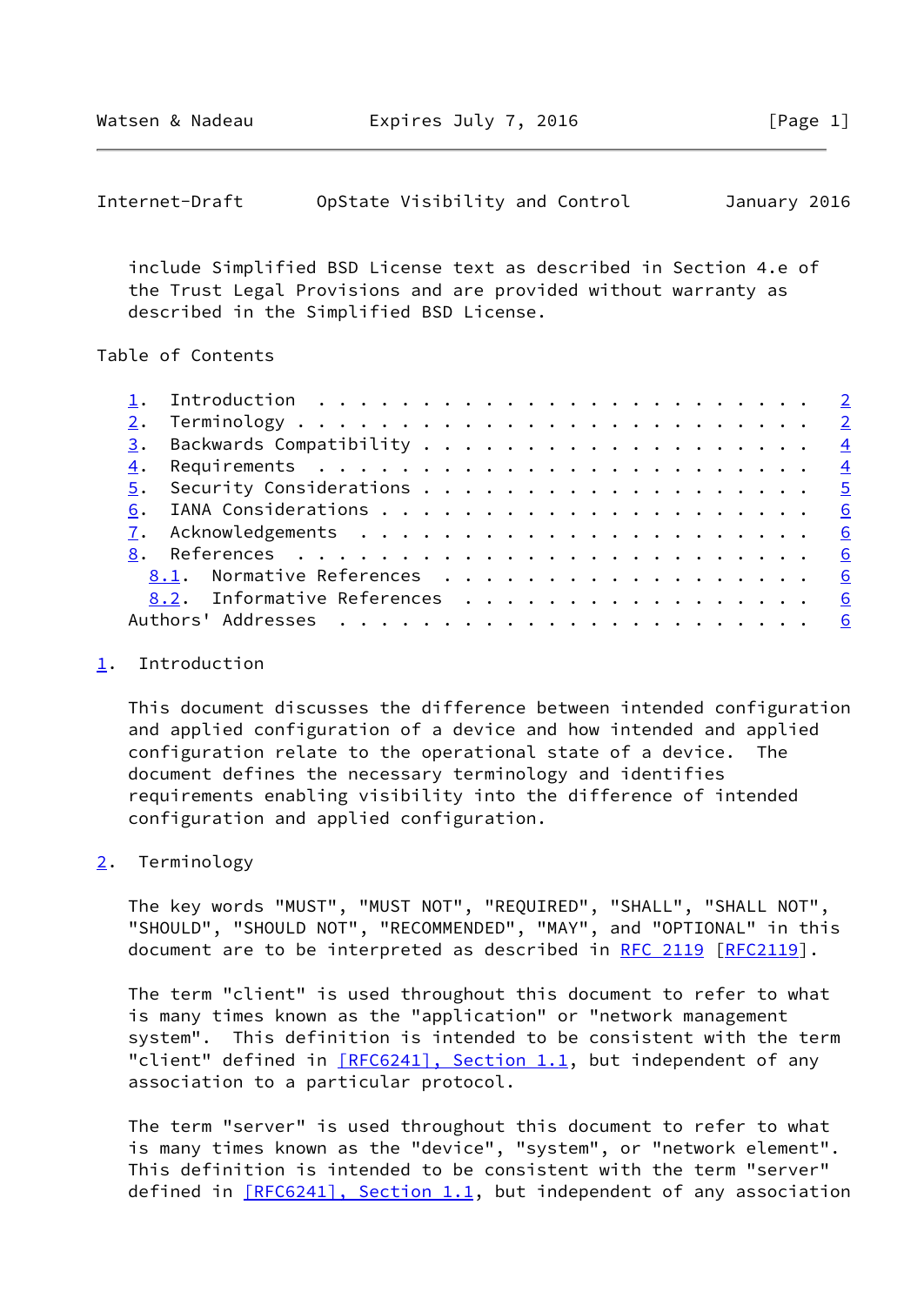to a particular protocol.

This document defines the following terms:

| Expires July 7, 2016<br>Watsen & Nadeau |  | [Page 2] |  |
|-----------------------------------------|--|----------|--|
|-----------------------------------------|--|----------|--|

Internet-Draft OpState Visibility and Control January 2016

 Applied Configuration: This data represents the configuration state that the server is actually in. That is, the configuration state which is currently being used by server components (e.g., control plane daemons, operating system kernels, line cards). With respect to NETCONF architecture, the applied configuration resides in the "system software component" box listed on page 15 of [\[RFC6244](https://datatracker.ietf.org/doc/pdf/rfc6244)]

> NOTE: The server's ability to report applied configuration accurately may be limited in some cases, such as when the configuration goes through an intermediate layer without an ability to inspect the lower layer.

- Asynchronous Configuration Operation: A configuration request to update the running configuration of a server that is applied asynchronously with respect to the client request. The server MUST update its intended configuration (see term) before replying to the client indicating whether the request will be processed. This reply to the client only indicates whether there are any errors in the original request. The server's applied configuration state (see term) is updated after the configuration change has been fully effected to all impacted components in the server. Once applied, there MUST be a mechanism for the client to determine when the request has completed processing and whether the intended config is now fully effective or there are any errors from applying the configuration change, which could be from an asynchronous notification or via a client operation.
- Derived State: This data represents information which is generated as part of the server's own interactions. For example, derived state may consist of the results of protocol interactions (the negotiated duplex state of an Ethernet link), statistics (such as message queue depth), or counters (such as packet input or output bytes).

Intended Configuration: This data represents the configuration state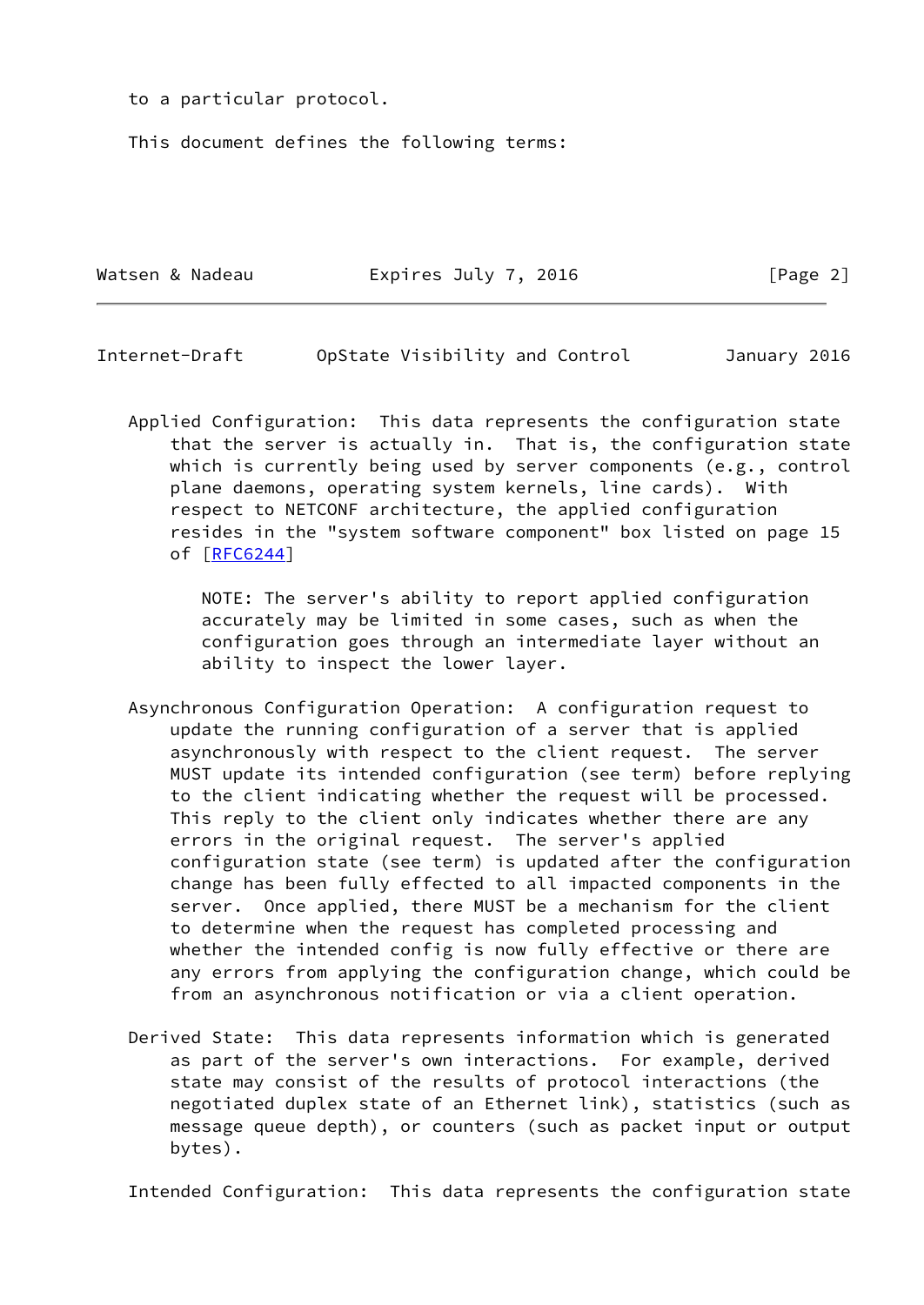that the network operator intends the server to be in, and that has been accepted by the server as valid configuration. With respect to NETCONF architecture, the intended configuration is captured by the "config database" box listed on page 15 of [\[RFC6244](https://datatracker.ietf.org/doc/pdf/rfc6244)]

 Operational State: Operational State is the current state of the system as known to the various components of the system (e.g., control plane daemons, operating system kernels, line cards). The operational state includes both applied configuration and derived state.

| Expires July 7, 2016<br>Watsen & Nadeau<br>[Page 3] |  |
|-----------------------------------------------------|--|
|-----------------------------------------------------|--|

<span id="page-3-1"></span>

| Internet-Draft | OpState Visibility and Control | January 2016 |  |
|----------------|--------------------------------|--------------|--|
|                |                                |              |  |

- Synchronous Configuration Operation: A configuration request to update the running configuration of a server that is applied synchronously with respect to the client request (i.e. a blocking call). The server MUST fully attempt to apply the configuration change to all impacted components in the server, updating both the server's intended and applied configuration (see terms), before replying to the client. The reply to the client indicates whether there are any errors in the request or errors from applying the configuration change.
- <span id="page-3-0"></span>[3](#page-3-0). Backwards Compatibility

 Any solution satisfying the requirements specified in this document MUST ensure backwards compatibility with regards to existing deployments. Specifically, it MUST be possible to upgrade a server to one that supports the solution without breaking existing/legacy clients. Likewise, it MUST be possible for a client that has been coded to support the solution to interoperate appropriately with existing/legacy servers.

- <span id="page-3-2"></span>[4](#page-3-2). Requirements
	- 1. Ability to interact with both intended and applied configuration
		- A. The ability to ask the operational components of a server (e.g., line cards) for the configuration that they are currently using. This is the applied configuration (see term).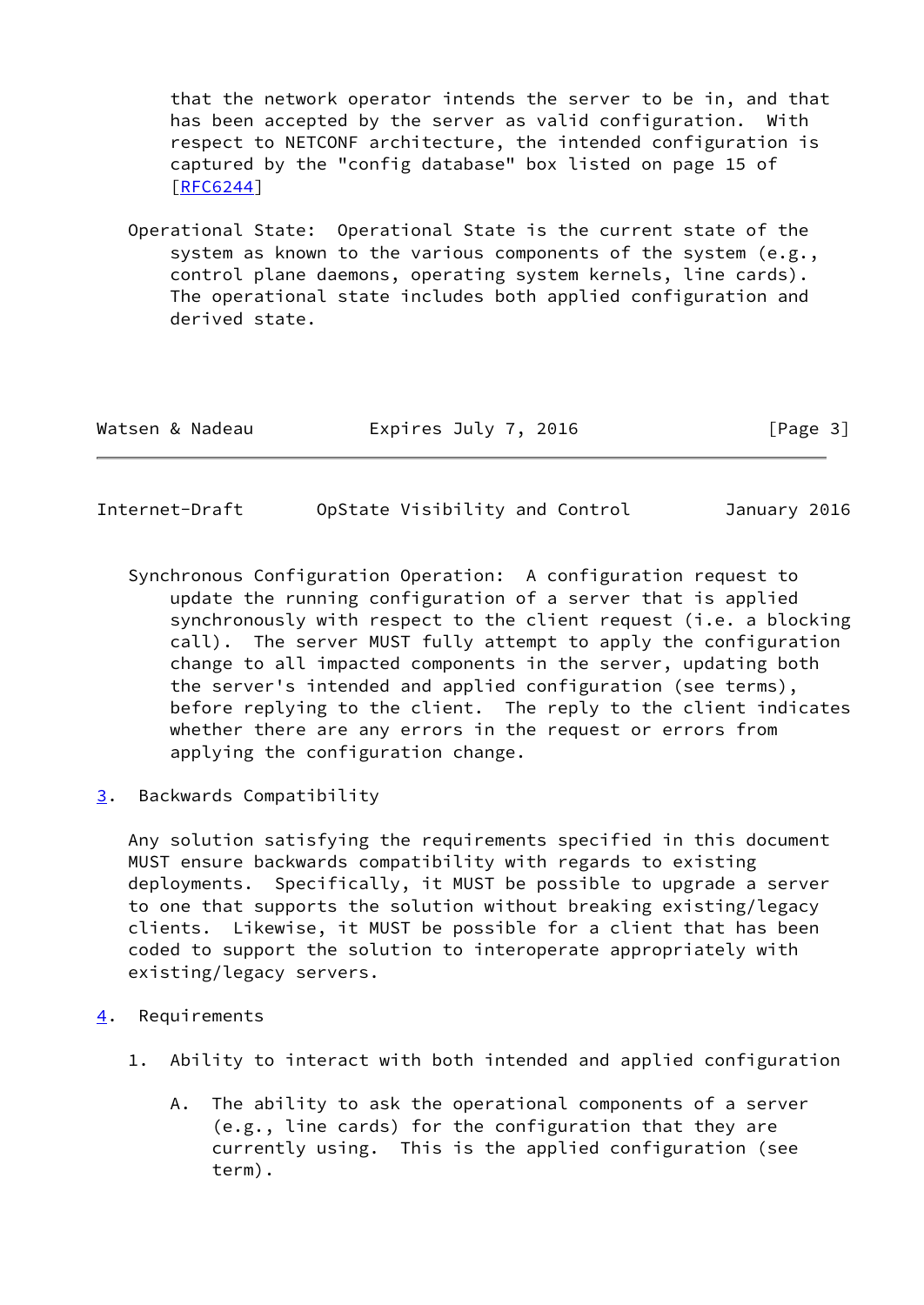- B. Applied configuration is read-only
- C. The data model for the applied configuration is the same as the data model for the intended configuration (same leaves)
- D. When a configuration change for any intended configuration node has been successfully applied to the server (e.g. not failed, nor deferred due to absent hardware) then the existence and value of the corresponding applied configuration node must match the intended configuration node.
- 2. Support for both synchronous and asynchronous configuration operations (see terms)
	- A. A server may support only synchronous configuration operations, or only asynchronous configuration operations, or both synchronous and asynchronous configuration operations on a client-specified per-operation basis.

| Watsen & Nadeau | Expires July 7, 2016 | [Page 4] |
|-----------------|----------------------|----------|
|                 |                      |          |

<span id="page-4-0"></span>

| Internet-Draft | OpState Visibility and Control |  | January 2016 |  |
|----------------|--------------------------------|--|--------------|--|
|                |                                |  |              |  |

- B. Servers that support asynchronous configuration operations MAY also provide a verify operation that a client can request from the server to return information regarding the difference between the intended and applied configurations.
- C. The configuration protocol MUST specify how configuration errors are handled. Errors MAY be handled by semantics similar to NETCONF's error-options for the <edit-config> operation (stop-on-error, continue-on-error, rollback-on- error), as described in Section [7.2 in \[RFC6241\]](https://datatracker.ietf.org/doc/pdf/rfc6241#section-7.2), but extended to incorporate both the intended and applied configurations. Support for "rollback on error" semantics SHOULD be provided.
- 3. Separation of the applied configuration and derived state aspects of operational state; ability to retrieve them independently and together
	- A. Be able to retrieve only the applied configuration aspects of operational state
	- B. Be able to retrieve only the derived state aspects of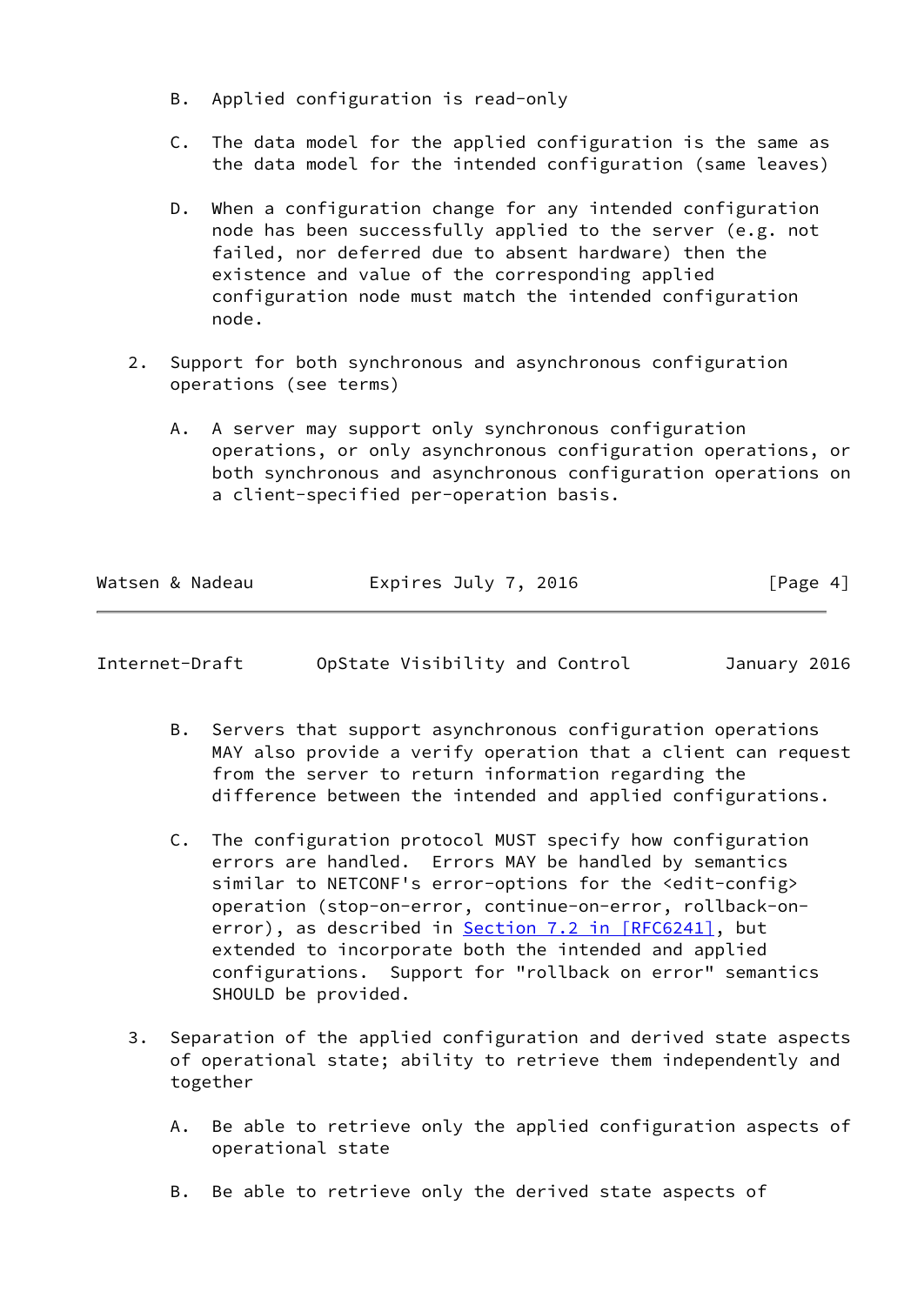operational state

- C. Be able to retrieve both the applied configuration and derived state aspects of operational state together
- 4. Ability to relate configuration with its corresponding operational state
	- A. Ability to map intended config nodes to corresponding applied config nodes
	- B. Ability to map intended config nodes to associated derived state nodes
	- C. The mappings needs to be programmatically consumable
- <span id="page-5-0"></span>[5](#page-5-0). Security Considerations

 It is understood that the intended and applied configurations will differ while synchronization is in progress. During the synchronization process, the server will be in an inconsistent state from the client's perspective. Implementations need to take care to ensure that this inconsistency minimizes gaps in the application of security policy (e.g., replacing a firewall policy in a single step). Implementations additionally need to ensure that any gaps in security

| Watsen & Nadeau | Expires July 7, 2016 | [Page 5] |
|-----------------|----------------------|----------|
|-----------------|----------------------|----------|

<span id="page-5-2"></span>Internet-Draft OpState Visibility and Control January 2016

 policies or not dependent on external input that an attacker might be able to control or prevent access to.

<span id="page-5-1"></span>[6](#page-5-1). IANA Considerations

None

<span id="page-5-3"></span>[7](#page-5-3). Acknowledgements

 The authors would like to thank the following for contributing to this document (in alphabetic order): Acee Lindem, Andy Bierman, Anees Shaikh, Benoit Claise, Carl Moberg, Dan Romascanu, Dean Bogdanovic, Gert Grammel, Jonathan Hansford, Juergen Schoenwaelder, Lou Berger, Mahesh Jethanandani, Martin Bjorklund, Phil Shafer, Randy Presuhn, Rob Shakir, Robert Wilton, Sterne, Jason.